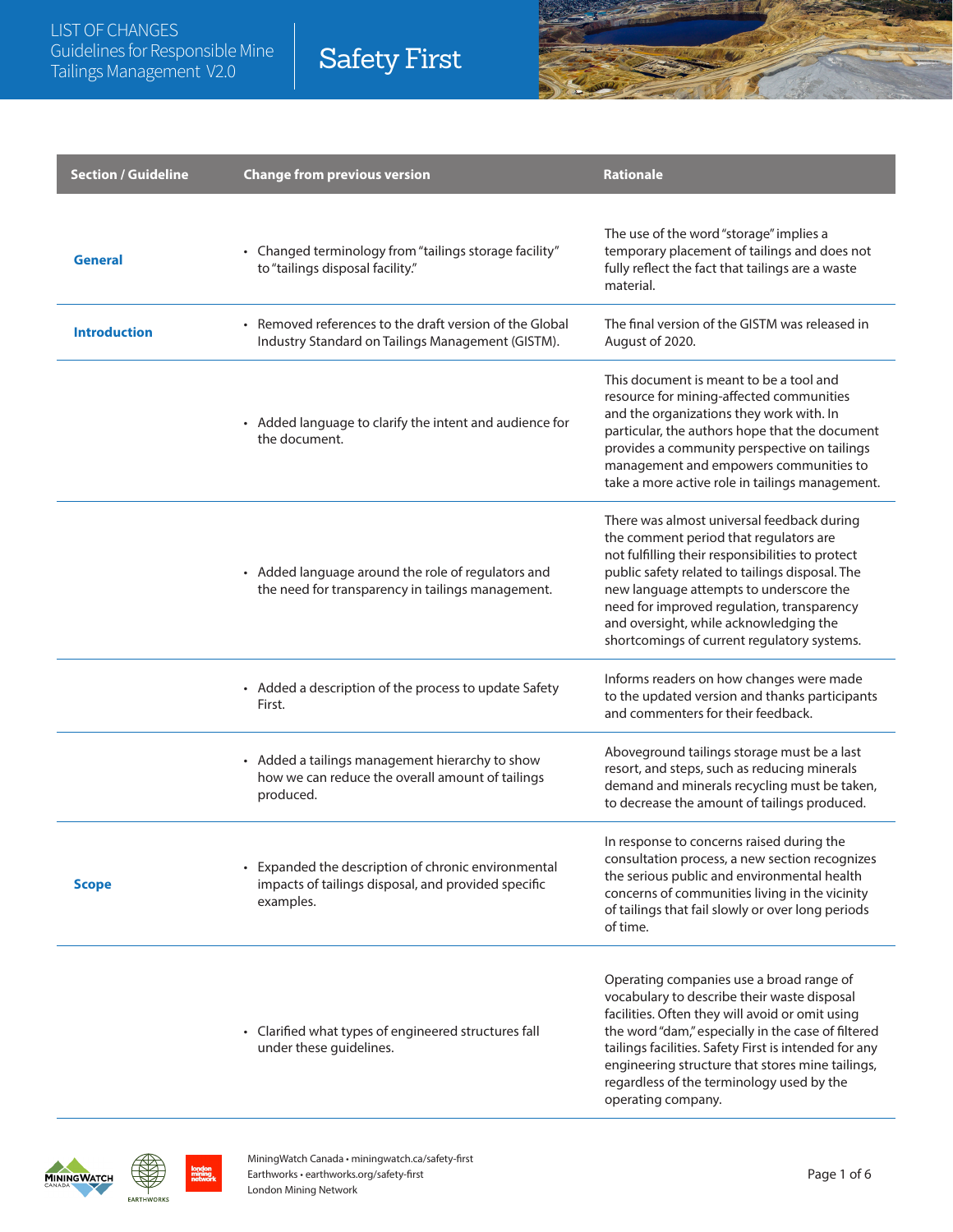| <b>Section / Guideline</b>                                                                             | <b>Change from previous version</b>                                                                                                                                                                                                                                                                                                        | Rationale                                                                                                                                                                                                                                                                                                                                                                                                                   |
|--------------------------------------------------------------------------------------------------------|--------------------------------------------------------------------------------------------------------------------------------------------------------------------------------------------------------------------------------------------------------------------------------------------------------------------------------------------|-----------------------------------------------------------------------------------------------------------------------------------------------------------------------------------------------------------------------------------------------------------------------------------------------------------------------------------------------------------------------------------------------------------------------------|
| 1. Make safety the<br>guiding principle in<br>design, construction,<br>operation, and<br>closure       | • Expanded the definition of safety to include the<br>health of ecological resources and fragile ecosystems<br>in our definition of human safety.                                                                                                                                                                                          | During the consultation process, communities<br>and NGO representatives provided feedback<br>that it is important to consider the health<br>and safety of our natural environment as<br>an extension of human health and safety.<br>This better reflects the interconnected and<br>interdependent relationship people have with<br>their natural environment.                                                               |
|                                                                                                        | • Changed the phrase "The ultimate goal of tailings<br>management must be zero harm to people and the<br>environment" to a goal of zero tolerance for human<br>fatalities and harm, and a goal to limit environmental<br>harms overall, but specifically to just the mine site.                                                            | Throughout the revision process, technical<br>experts, communities and NGO representatives<br>stressed that zero harm is an unattainable<br>goal, because mining will always cause<br>some adverse impacts for people and the<br>environment. The wording of this goal was<br>changed to present a goal that is achievable<br>but still requires the safety of people and the<br>environment take precedent above all else. |
| 2. Consent of affected<br>communities                                                                  | • Added language to clarify that consent means "the<br>right to say yes, the right to say no, or the right to say<br>yes with conditions."                                                                                                                                                                                                 | During the consultation process the authors<br>heard that operating companies have<br>misconstrued or misrepresented consultation<br>processes as consent. The updated language<br>attempts to clarify that communities and<br>Indigenous Peoples must have the right to say<br>no to a project.                                                                                                                            |
|                                                                                                        | • Added that communities must be able to define<br>the format and who participates in a consultation<br>process. Operating companies must provide an<br>impact study in advance for communities to use<br>in their decision-making process, and they also<br>must provide access to legal and technical experts<br>throughout the process. | Protects the rights of affected communities to<br>have an informed consultation process, and<br>defines the parameters of the consultation<br>process. This also aims to eliminate interference<br>in consultation mechanisms by governments or<br>operating companies.                                                                                                                                                     |
|                                                                                                        | • Clarified why FPIC is a right for Indigenous Peoples<br>by virtue of their occupation and stewardship of land<br>prior to colonization.                                                                                                                                                                                                  | The authors wanted to recognize the precedent<br>of FPIC for Indigenous Peoples.                                                                                                                                                                                                                                                                                                                                            |
| 3. Ban new tailings<br>facilities where<br>inhabited areas are<br>in the path of<br>a tailings failure | • Changed the language "ban new tailings facilities<br>immediately upstream from inhabited areas" to "ban<br>new tailings facilities where inhabited areas are in the<br>path of a tailings dam failure."                                                                                                                                  | Broadens the areas that are protected under<br>this guideline and better reflects the fact that it<br>is not only downstream communities that are<br>at risk in the event of a tailings failure.                                                                                                                                                                                                                            |
|                                                                                                        | • Added the right of affected communities to define<br>no-go zones, and expanded the guideline to<br>contemplate both the safety of people and ecological<br>and cultural resources.                                                                                                                                                       | Provides more rights to affected communities<br>in delimiting no-go zones for mining and<br>protecting sensitive areas.                                                                                                                                                                                                                                                                                                     |
|                                                                                                        | • Added that tailings must never be deposited in<br>bodies of water, such as rivers, streams, oceans, etc.                                                                                                                                                                                                                                 | Emphasizes the importance of a ban on<br>aqueous tailings disposal.                                                                                                                                                                                                                                                                                                                                                         |

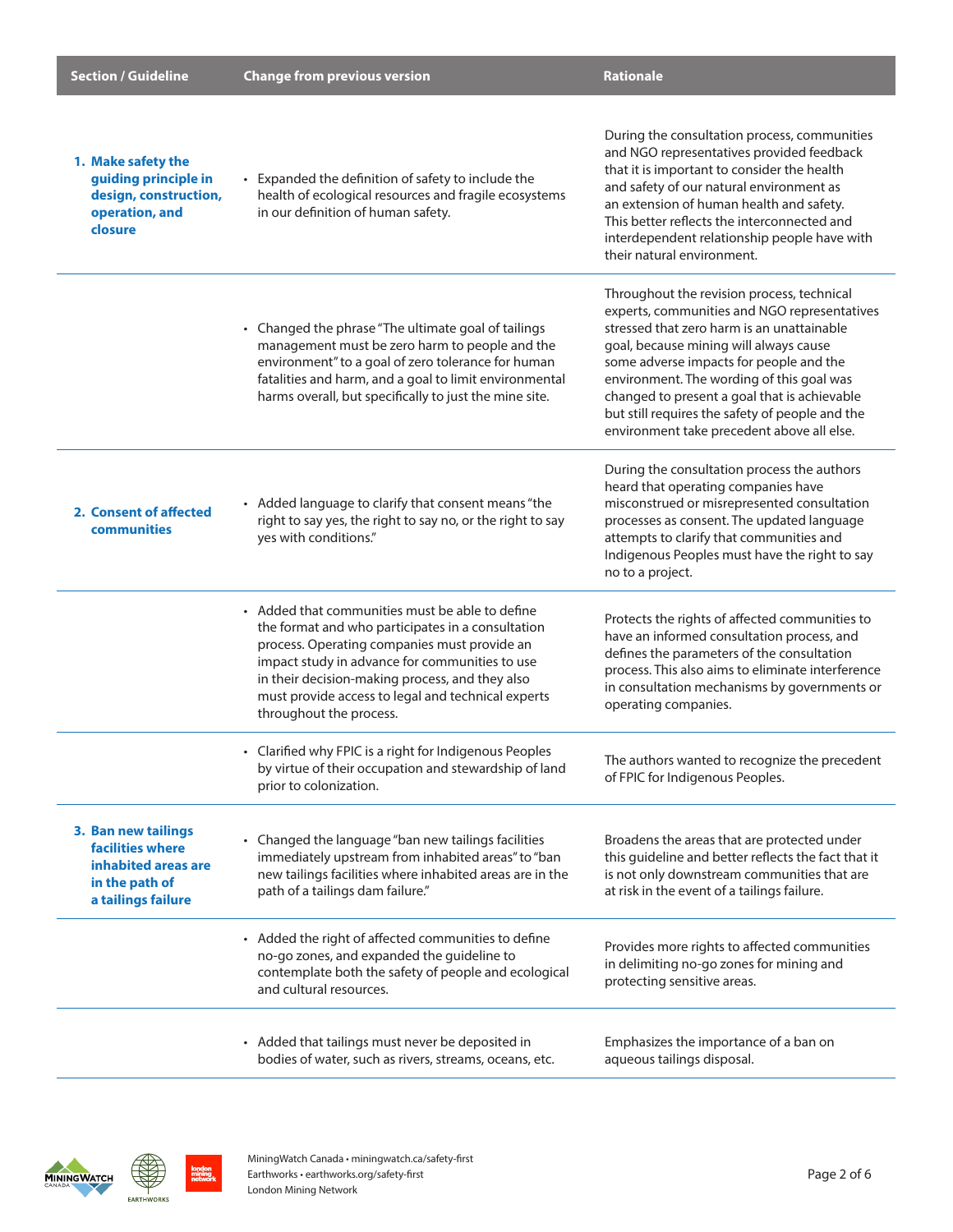| <b>Section / Guideline</b>                                                                                       | <b>Change from previous version</b>                                                                                                                                                             | <b>Rationale</b>                                                                                                                                              |
|------------------------------------------------------------------------------------------------------------------|-------------------------------------------------------------------------------------------------------------------------------------------------------------------------------------------------|---------------------------------------------------------------------------------------------------------------------------------------------------------------|
| 4. Ban upstream<br>dams at new mines<br>and close existing<br><b>facilities</b>                                  | • Added that the structural zone must not be<br>constructed on top of uncompacted or lightly-<br>compacted filtered tailings.                                                                   | This would be an upstream dam and would<br>thus be prohibited.                                                                                                |
|                                                                                                                  | • Added clarifying language on the concept of<br>"modified centerline" to specify that it is considered<br>an upstream dam.                                                                     | Operating companies have used the concept of<br>"modified centerline" to avoid compliance with<br>the prohibition of upstream dams.                           |
| <b>5. Any potential loss</b><br>of life is an extreme<br>event and design<br>must respond<br>accordingly         | • Few changes made                                                                                                                                                                              |                                                                                                                                                               |
| 6. Mandate the use<br>of Best Available<br><b>Technology for</b><br>tailings, in particular<br>filtered tailings | • Clarified that filtered tailings still require a dam and<br>thus must be designed, constructed and maintained<br>according to tailings dam safety standards.                                  | Ensures that operating companies do not try<br>to avoid following safety standards by claiming<br>that filtered tailings facilities are not tailings<br>dams. |
|                                                                                                                  | • Included additional detail on the Mt. Polley Report<br>recommendations on the use of filtered tailings for<br>existing tailings impoundments, for new tailings<br>facilities and for closure. | Clarifies the concept of Best Available<br>Technology as specified in the Mt. Polley<br>Report.                                                               |
| 7. Implement rigorous<br>controls for safety                                                                     | • Highlighted some of the issues with over reliance<br>on the Factor of Safety, and added detail around the<br>annual probability of failure.                                                   | Avoids complacency with the use of a Factor<br>of Safety, and provides more safeguards to<br>counteract the limitations of Factor of Safety<br>calculations.  |
| 8. Ensure a detailed<br>evaluation of the<br>dam foundation<br>and of the tailings<br>properties                 | • Added that the structural zone must not include<br>contractive and brittle tailings, and that all tailings<br>must be tested for brittle behavior.                                            | Brittle tailings are more prone to failure by<br>liquefaction.                                                                                                |
| 9. Appropriate<br>monitoring systems<br>must be in place to<br>identify and mitigate<br>risk                     | • No major changes made.                                                                                                                                                                        |                                                                                                                                                               |





ondon<br>nining<br>1etwork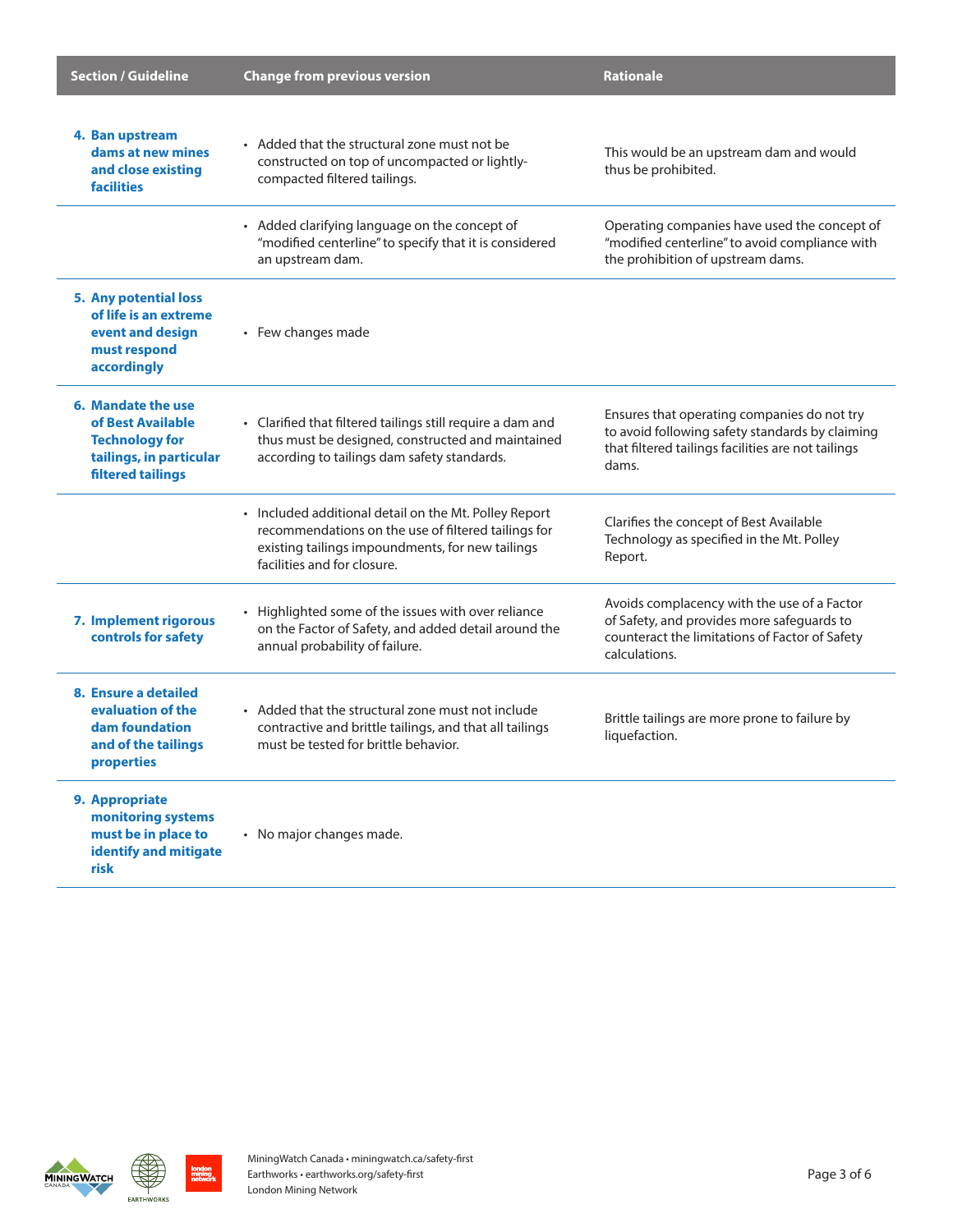| <b>Section / Guideline</b>                                                                                                              | <b>Change from previous version</b>                                                                                                                                                                                                                                                                                                                                                                                                                                                                                                                                                             | <b>Rationale</b>                                                                                                                                                                                                                                                                           |
|-----------------------------------------------------------------------------------------------------------------------------------------|-------------------------------------------------------------------------------------------------------------------------------------------------------------------------------------------------------------------------------------------------------------------------------------------------------------------------------------------------------------------------------------------------------------------------------------------------------------------------------------------------------------------------------------------------------------------------------------------------|--------------------------------------------------------------------------------------------------------------------------------------------------------------------------------------------------------------------------------------------------------------------------------------------|
| 10. Ensure the<br>independence<br>of reviewers to<br>promote safety                                                                     | • Expanded guidelines for Independent Tailings<br>Review Boards (ITRB) to include: a mandate to protect<br>people and the environment, an obligation to receive<br>third-party information from whistleblowers and<br>civil society, and the need for reviewers to provide<br>declarations on their past and present relationship<br>with a client or commissioning party.                                                                                                                                                                                                                      | Guarantees the independence and<br>transparency of Independent Tailings Review<br>Boards.                                                                                                                                                                                                  |
|                                                                                                                                         | • Added that the competence of reviewers must<br>include a demonstrated ability to engage with rural<br>and Indigenous communities in a meaningful way.                                                                                                                                                                                                                                                                                                                                                                                                                                         | Because rural and Indigenous communities<br>are those most frequently impacted by mining<br>activities, reviewers must have demonstrated<br>skill and experience engaging with these<br>communities.                                                                                       |
|                                                                                                                                         | • Revised language to state that ITRB reports and the<br>operating company's subsequent response must<br>be provided to the local regulatory agency and any<br>communities that could be affected by the tailings<br>facility.                                                                                                                                                                                                                                                                                                                                                                  | The original version of the guideline did<br>not require as much transparency with ITRB<br>reports.                                                                                                                                                                                        |
|                                                                                                                                         | • Added the requirement for an Environmental Impact<br>Assessment (EIA) for every tailings disposal facility.                                                                                                                                                                                                                                                                                                                                                                                                                                                                                   | It is important for regulators and the public<br>to have access to the data in an EIA to make<br>informed decisions about the tailings disposal<br>facility.                                                                                                                               |
| 11. Towards safer<br>closure with no<br>credible failure<br>modes                                                                       | • Added the clarification that without perpetual<br>monitoring, inspection and maintenance, failure is<br>inevitable. If a regulatory agency does not believe<br>that an operating company can carry out both<br>perpetual care and perpetual financial responsibility,<br>the facility must not be constructed. At closure, the<br>facility should be put in a state of maximum safety,<br>that is, eliminate all credible failure modes, although<br>it must be recognized that the facility will not<br>remain in that state indefinitely without monitoring,<br>inspection and maintenance. | Clarifies some of the inherent contradictions<br>and tensions in tailings facility closure. While<br>there are steps that operating companies<br>must take to more safely close a tailings<br>facility, failure is inevitable without perpetual<br>inspection, maintenance and monitoring. |
| <b>12. Addressing financial</b><br>risks, including<br>securities for site<br>closure and proper<br>insurances for<br>accidental spills | • Added that operating companies must not declare<br>bankruptcy or sell to junior companies to avoid<br>closure monitoring and liability.                                                                                                                                                                                                                                                                                                                                                                                                                                                       | During the consultation process, the authors<br>heard that, in many jurisdictions, operating<br>companies attempt to dodge long-term<br>liability through sale or bankruptcy.                                                                                                              |
|                                                                                                                                         | • Added details of industries and regulatory agencies<br>that require comprehensive general liability<br>insurance for accidental occurrences.                                                                                                                                                                                                                                                                                                                                                                                                                                                  | Demonstrates insurance requirements in<br>certain jurisdictions and industries as example<br>for tailings disposal facilities.                                                                                                                                                             |
|                                                                                                                                         | • Added that financial assurance value calculations<br>must be run for a minimum of 300 years and must<br>include inflation estimates, unless updated annually.                                                                                                                                                                                                                                                                                                                                                                                                                                 | Provides better guidance and more protective<br>parameters for the financial assurance<br>requirements.                                                                                                                                                                                    |

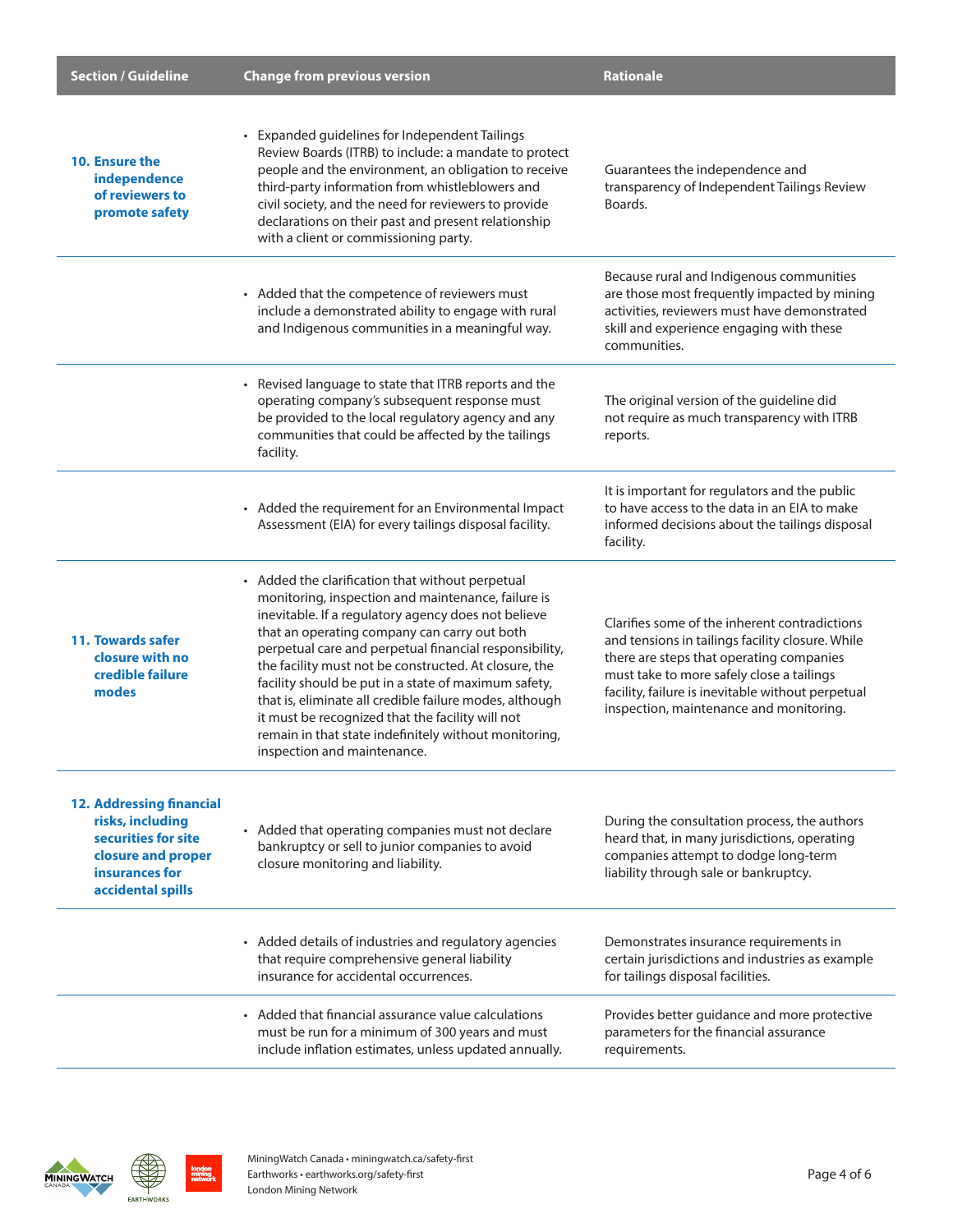| <b>Section / Guideline</b>                               | <b>Change from previous version</b>                                                                                                                                                                                                                                                                                                                                    | <b>Rationale</b>                                                                                                                                                                                                                                                                                                                                 |
|----------------------------------------------------------|------------------------------------------------------------------------------------------------------------------------------------------------------------------------------------------------------------------------------------------------------------------------------------------------------------------------------------------------------------------------|--------------------------------------------------------------------------------------------------------------------------------------------------------------------------------------------------------------------------------------------------------------------------------------------------------------------------------------------------|
| <b>13. Grievance</b><br>procedures and<br>whistleblowers | • Added examples of remedy for complaints. Stipulated<br>that operating companies must publish grievances<br>and their resolutions annually and that there must<br>be a clear timeframe for resolving grievances, and<br>regular communication with the complainant<br>throughout the process.                                                                         | Provides more specific guidance on the<br>grievance procedure and complainant rights<br>throughout the grievance process to make the<br>guideline more practical.                                                                                                                                                                                |
| 14. Emergency<br>preparedness and<br>response            | • Added agricultural producers and business to the<br>list of stakeholders that must be consulted during<br>emergency response planning.                                                                                                                                                                                                                               | Communities and NGOs commented during<br>the consultation process that tailings failure<br>can have severe economic impacts on farmers,<br>fisherfolk and local businesses downstream.<br>The full range of impacted stakeholders<br>must be included in the emergency response<br>planning process.                                             |
|                                                          | • Included language to stipulate that operating<br>companies must assume the entirety of the costs of<br>indemnification, remediation and reclamation. Also<br>added that the scope of criteria must be determined<br>through a participatory process contingent on the<br>approval of affected communities, producers and<br>businesses, and made publicly available. | Communities affected by tailings dam failures,<br>especially in Brazil, have documented how<br>operating companies attempt to restrict<br>the scope of compensation for tailings dam<br>failures. Affected stakeholders should be<br>part of the decision making process for<br>indemnification, remediation and reclamation<br>after a failure. |
|                                                          | • Included language to clarify that indemnification<br>criteria must undergo periodic updates, including in<br>the event of a failure.                                                                                                                                                                                                                                 | The first version of Safety First only stipulated<br>that indemnification criteria must be<br>developed in advance of a failure, and the<br>updated language clarifies that determining<br>criteria must be an ongoing process.                                                                                                                  |
|                                                          | • Added language to acknowledge the traumatic<br>nature of emergency drills and the need to address<br>potential impacts of these drills.                                                                                                                                                                                                                              | Communities living in "Zonas de Auto-<br>Salvamento"(Self Rescue Zones) in Brazil have<br>said that emergency drills can cause anxiety<br>for downstream communities or evoke the<br>memory of past tragedies.                                                                                                                                   |
|                                                          | • Further specified the types of buildings and facilities<br>(ie: hospitals, prisons, assisted living facilities) that<br>must not be in the self-rescue zone due to the<br>evacuation challenges they present.                                                                                                                                                        | Protects vulnerable populations (ie: disabled<br>people, the elderly, the incarcerated)<br>that might struggle to evacuate without<br>professional assistance.                                                                                                                                                                                   |





**london<br>mining<br>network**